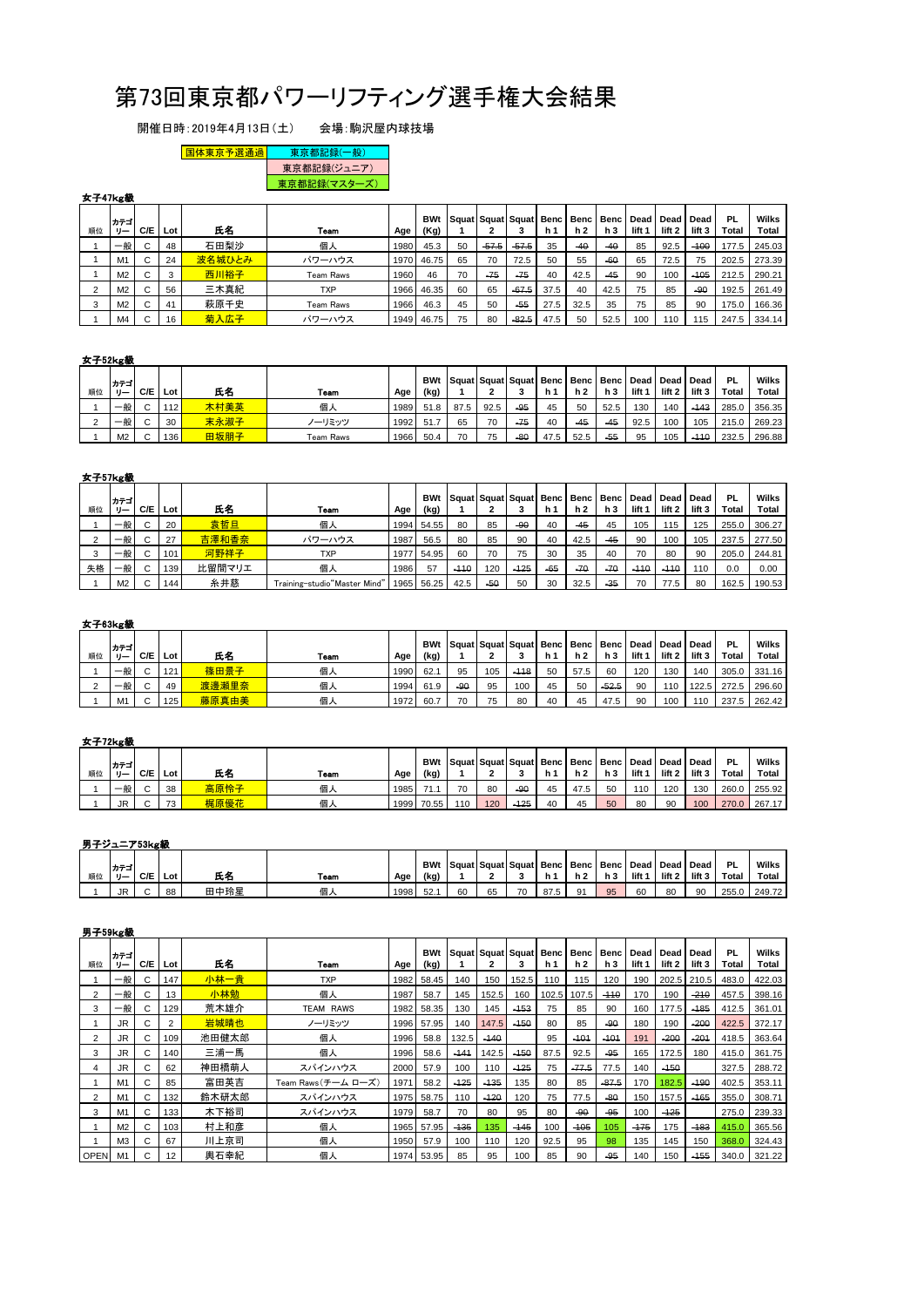## 男子66kg級

| 順位             | カテゴ<br>リー      | C/E | Lot | 氏名      | Team        | Age  | <b>BWt</b><br>(kg) |       |        | Squat Squat Squat<br>3 | Benc<br>h <sub>1</sub> | Benc<br>h 2 | <b>Benc</b><br>h 3 | Dead<br>lift <sub>1</sub> | Dead<br>lift <sub>2</sub> | Dead<br>lift 3 | <b>PL</b><br>Total | <b>Wilks</b><br>Total |
|----------------|----------------|-----|-----|---------|-------------|------|--------------------|-------|--------|------------------------|------------------------|-------------|--------------------|---------------------------|---------------------------|----------------|--------------------|-----------------------|
|                | 一般             | С   | 8   | 木村琢磨    | 個人          | 1984 | 65.5               | 200   | $-210$ | 210                    | 145                    | 150         | $-153$             | 220                       | 230                       | $-240$         | 590.0              | 466.18                |
| 2              | 一般             | С   | 39  | 上田孝道    | 個人          | 1993 | 65.5               | 180   | 190    | 200                    | 125                    | 130         | $-135$             | 220                       | 230                       | 240            | 570.0              | 450.38                |
| 3              | 一般             | C   | 137 | 槻大二郎    | 個人          | 1988 | 65.8               | 175   | 185    | 190                    | 117.5                  | 127.5       | $-133$             | 190                       | 202.5                     | 210            | 527.5              | 415.23                |
| 4              | 一般             | C   | 114 | 柴崎亮太郎   | 個人          | 1989 | 65.25              | 140   | 150    | 160                    | 130                    | 135         | $-140$             | 175                       | 185                       | $-195$         | 480.0              | 380.47                |
| 5              | 一般             | C   | 134 | 高野尚     | 個人          | 1993 | 65.5               | 150   | 160    | 170                    | 87.5                   | 97.5        | 102.5              | 165                       | 175                       | 185            | 457.5              | 361.49                |
| 4              | 一般             | C   | 117 | クロウ・ジョン | <b>TXP</b>  | 1984 | 65.8               | 142.5 | 150    | 155                    | 82.5                   | 90          | $-95$              | 180                       | 190                       | $-203$         | 435.0              | 342.41                |
| 5              | 一般             | C   | 64  | 桂田智章    | 個人          | 1975 | 65.9               | 140   | 147.5  |                        | 105                    | 112.5       | $-120$             | 160                       | 170                       | $-175$         | 430.0              | 338.06                |
|                | JR.            | C   | 104 | 川上虎己    | 大谷塾         | 1998 | 64.95              | 92.5  | 100    | $-105$                 | 75                     | 82.5        | $-87.5$            | 95                        | 110                       | 120            | 302.5              | 240.70                |
|                | M <sub>2</sub> | C   | 102 | 赤坂義昭    | チトフナ・パワークラブ | 1967 | 64                 | 135   | $-145$ | $-145$                 | 100                    | $-105$      | $-105$             | 160                       | 175                       | $-188$         | 410.0              | 330.33                |
| $\overline{2}$ | M <sub>2</sub> | C   | 51  | 杉本基彰    | Team Raws   | 1966 | 65.45              | 130   | 140    | $-145$                 | 75                     | 80          | 85                 | 160                       | 175                       | $-190$         | 400.0              | 316.26                |
| 3              | M <sub>2</sub> | C   | 60  | 岸原慎一    | 個人          | 1969 | 65                 | 80    | 85     | $-90$                  | $-75$                  | 80          | $-85$              | 110                       | 115                       | 120            | 285.0              | 226.63                |
|                | M3             | C   | 37  | 鈴木光     | 個人          | 1959 | 65.6               | 100   | 120    |                        | 120                    | 125         | $-130$             | 100                       | 140                       |                | 385.0              | 303.82                |
| $\overline{2}$ | M <sub>3</sub> | C   | 22  | 白川裕二    | 立川泉クラブ      | 1951 | 65                 | 85    | 95     | 100                    | 75                     | 80          | 82.5               | 95                        | 105                       | 110            | 292.5              | 232.60                |

#### 男子74kg級

|                | カテゴ            |     |     |            |                  |      | <b>BWt</b> |        | Squat Squat Squat |        | <b>Benc</b>    | <b>Benc</b>    | <b>Benc</b> | Dead              | <b>Dead</b> | Dead              | PL    | <b>Wilks</b> |
|----------------|----------------|-----|-----|------------|------------------|------|------------|--------|-------------------|--------|----------------|----------------|-------------|-------------------|-------------|-------------------|-------|--------------|
| 順位             | $0 -$          | C/E | Lot | 氏名         | Team             | Age  | (kg)       | 1      | $\overline{2}$    | 3      | h <sub>1</sub> | h <sub>2</sub> | h3          | lift <sub>1</sub> | lift 2      | lift <sub>3</sub> | Total | <b>Total</b> |
|                | 一般             | C   | 1   | 横田正敏       | <b>TXP</b>       | 1989 | 73.1       | 200    | 210               | 220    | 135            | $-143$         | 142.5       | 230               | 242.5       | 252.5             | 615.0 | 446.27       |
| $\overline{2}$ | 般              | C   | 33  | 滝田治之       | 個人               | 1979 | 73.5       | 180    | 190               | 200    | 115            | 125            | 130         | 200               | 210         | 215               | 545.0 | 393.93       |
| 3              | 一般             | C   | 31  | 竹島元        | 個人               | 1990 | 74         | 165    | 175               | 185    | 115            | 122.5          | $-128$      | 210               | 225         | 235               | 542.5 | 390.23       |
| 4              | 一般             | C   | 55  | 古屋俊守       | 個人               | 1981 | 74         | 190    | $-200$            | $-200$ | 140            | 150            | $-160$      | 185               | $-200$      | 200               | 540.0 | 388.43       |
| 5              | 般              | C   | 138 | 辻本新        | <b>TXP</b>       | 1994 | 71         | 185    | 200               | 210    | 97.5           | 102.5          | 110         | 190               | 210         | $-230$            | 530.0 | 392.93       |
| 6              | 一般             | C   | 111 | 渡邉透        | 個人               | 1990 | 74         | $-173$ | $-173$            | 172.5  | 127.5          | $-130$         | $-133$      | 200               | 215         | $-225$            | 515.0 | 370.45       |
| $\overline{7}$ | 一般             | C   | 127 | 茶圓将司       | 個人               | 1994 | 73.1       | 160    | 175               | $-185$ | 110            | $-120$         | $-120$      | $-190$            | 190         | 200               | 485.0 | 351.94       |
| 8              | 一般             | C   | 143 | 平塚裕一       | チームミラクル          | 1981 | 73.7       | 150    | 160               | $-165$ | $-110$         | 110            | $-115$      | 195               | $-205$      | $-205$            | 465.0 | 335.45       |
| 9              | 般              | C   | 28  | 吉田侍史       | ノーリミッツ           | 1976 | 73.4       | $-140$ | 140               | $-148$ | 90             | 95             | $-100$      | 185               | 200         | 210               | 445.0 | 321.96       |
| 10             | 一般             | C   | 14  | 大榮卓磨       | <b>TXP</b>       | 1994 | 73.4       | 127.5  | 132.5             | $-143$ | 90             | 95             | $-100$      | 180               | 190         | $-195$            | 417.5 | 302.06       |
| 11             | 一般             | C   | 29  | 中重斉        | <b>ESQUATIR</b>  | 1986 | 69.5       | $-140$ | $-140$            | 140    | 85             | 90             | $-95$       | 160               | $-170$      | 170               | 400.0 | 301.41       |
| 12             | 般              | C   | 53  | 西郷陽永       | <b>TXP</b>       | 1984 | 72.7       | $-135$ | 135               | $-150$ | 85             | $-90$          | $-90$       | $-150$            | 150         | 170               | 390.0 | 284.13       |
| 13             | 一般             | C   | 113 | 藤原正太       | 個人               | 1994 | 73.8       | 140    | 150               | $-165$ | 70             | 75             | 80          | 140               | 150         | 155               | 385.0 | 277.47       |
|                | JR.            | C   | 77  | 中山椋健       | 個人               | 1997 | 72.56      | 145    | 150               | 160    | 105            | 112.5          | 115         | 160               | 180         | 190               | 465.0 | 339.24       |
| $\overline{2}$ | <b>JR</b>      | C   | 10  | 大野代樹       | 個人               | 1997 | 73.32      | 140    | 160               | 165    | 95             | 100            | 107.5       | 150               | 165         | 175               | 447.5 | 324.02       |
| 3              | <b>JR</b>      | C   | 124 | 坂下竜一       | 大谷塾              | 1999 | 72.78      | 110    | 120               | 130    | $-456$         | 156            | $-160$      | 130               | 140         | 150               | 436.0 | 317.39       |
|                | M1             | C   | 93  | 佐藤康志       | スパイスハウス          | 1978 | 72.9       | 150    | 160               | $-165$ | 110            | $-115$         | $-115$      | $-170$            | 175         | 190               | 460.0 | 334.46       |
| $\overline{2}$ | M <sub>1</sub> | C   | 106 | 清田勝行       | スパインハウス          | 1974 | 71.4       | 140    | 150               | $-160$ | 115            | $-120$         | 120         | 130               | 140         | 150               | 420.0 | 310.07       |
| 3              | M1             | C   | 75  | カストディオ・ロメル | <b>TXP</b>       | 1976 | 74         | 140    | 150               | 162.5  | 70             | 75             | 80          | 155               | 165         | 175               | 417.5 | 300.31       |
| $\overline{4}$ | M1             | C   | 34  | 馬場義徳       | <b>Team Raws</b> | 1974 | 72.4       | 115    | 125               | 132.5  | 85             | $-92.5$        | $-92.5$     | 135               | $-145$      | 145               | 362.5 | 264.89       |
|                | M <sub>2</sub> | C   | 47  | 成澤真一       | 個人               | 1965 | 72.4       | 130    | 140               | $-150$ | 120            | $-128$         | $-128$      | 150               | 170         | 180               | 440.0 | 321.52       |
| $\overline{2}$ | M <sub>2</sub> | C   | 25  | 西村拓        | 個人               | 1966 | 73.4       | $-123$ | 122.5             | 130    | 92.5           | 95             | $-100$      | 155               | 160         | $-473$            | 385.0 | 278.55       |
| 3              | M <sub>2</sub> | C   | 18  | 場集田寿       | 個人               | 1957 | 72.1       | $-105$ | 105               | 112.5  | 92.5           | 97.5           | $-103$      | 115               | 125         | 130               | 340.0 | 249.21       |
| 4              | M <sub>2</sub> | C   | 90  | 大島秀平       | <b>Team Raws</b> | 1964 | 73.3       | 102.5  | 112.5             | $-120$ | 60             | $-65$          | $-65$       | 135               | 150         | $-458$            | 322.5 | 233.56       |
|                | M <sub>3</sub> | C   | 97  | 藤田正之       | パワーハウス           | 1957 | 73.8       | 100    | $-110$            | 110    | 90             | $-95$          | 95          | 110               | 120         | $-130$            | 325.0 | 234.23       |
| 失格             | M <sub>3</sub> | C   | 94  | 岩本雅彦       | 個人               | 1959 | 73.2       | $-135$ | $-135$            | $-135$ | 92.5           | $-100$         | $-105$      | $-160$            | 160         | 170               | 0.0   | 0.00         |

| 男子83kg級        |                |     |     |      |                  |      |                    |        |                        |        |                        |                               |                        |                |                |                |                    |                       |
|----------------|----------------|-----|-----|------|------------------|------|--------------------|--------|------------------------|--------|------------------------|-------------------------------|------------------------|----------------|----------------|----------------|--------------------|-----------------------|
| 順位             | カテゴ<br>$0 -$   | C/E | Lot | 氏名   | Team             | Age  | <b>BWt</b><br>(kg) |        | Squat Squat Squat<br>2 | 3      | Benc<br>h <sub>1</sub> | <b>Benc</b><br>h <sub>2</sub> | Benc<br>h <sub>3</sub> | Dead<br>lift 1 | Dead<br>lift 2 | Dead<br>lift 3 | <b>PL</b><br>Total | <b>Wilks</b><br>Total |
| 1              | 一般             | C   | 116 | 永井肇  | 西東京パワー倶楽部        | 1984 | 82.55              | 230    | 240                    | 250    | 140                    | 145                           | $-150$                 | 245            | 260            | $-273$         | 655.0              | 438.63                |
| $\overline{2}$ | 一般             | C   | 130 | 矢木龍馬 | <b>TXP</b>       | 1997 | 81.25              | 247.5  | 265                    | $-270$ | 130                    | 135                           | 140                    | 200            | 225            | $-250$         | 630.0              | 425.97                |
| 3              | 一般             | C   | 68  | 有道亮  | 個人               | 1987 | 79.65              | 195    | 205                    | 210    | 130                    | 135                           | 140                    | 210            | 230            | $-240$         | 580.0              | 397.07                |
| 4              | 一般             | C   | 35  | 柳川圭大 | ノーリミッツ           | 1990 | 80.1               | 180    | 190                    | 200    | 112.5                  | 122.5                         | 130                    | 195            | 205            | 210            | 540.0              | 368.37                |
| 5              | 一般             | C   | 135 | 三好楽  | 個人               | 1984 | 82.35              | 180    | 190                    | 200    | 100                    | $-110$                        | 110                    | 180            | 200            | 210            | 520.0              | 348.73                |
| 6              | 一般             | C   | 61  | 高橋優作 | 個人               | 1983 | 78.1               | 150    | 165                    | 175    | 115                    | 125                           | $-130$                 | 200            | 210            | $-230$         | 510.0              | 353.60                |
| $\overline{7}$ | 一般             | C   | 52  | 榊原顕  | ノーリミッツ           | 1983 | 78.7               | 167.5  | 177.5                  | 182.5  | 105                    | 110                           | 112.5                  | 165            | 175            | 182.5          | 477.5              | 329.42                |
| 8              | 一般             | C   | 50  | 小林大作 | 個人               | 1984 | 81.35              | 160    | 165                    | 170    | 100                    | 105                           | 110                    | 160            | 170            | $-180$         | 450.0              | 304.03                |
| 9              | 一般             | C   | 87  | 村越寿夫 | 個人               | 1988 | 77.15              | 160    | 170                    | $-180$ | $-95$                  | $-100$                        | $-100$                 | 165            | 170            | $-180$         | 0.0                | 0.00                  |
| 1              | JR.            | C   | 11  | 天木聖曉 | ノーリミッツ           | 1998 | 77.6               | 165    | 172.5                  | 180    | 110                    | 115                           | 117.5                  | 180            | 190            | 200            | 497.5              | 346.39                |
| $\overline{2}$ | JR.            | C   | 78  | 園村壱誠 | スパインハウス          | 1997 | 76.4               | 140    | 155                    | $-165$ | 70                     | 85                            | $-90$                  | 140            | $-170$         | $-170$         | 380.0              | 267.36                |
| 1              | M1             | C   | 108 | 内山渉  | 大谷塾              | 1973 | 79.35              | 150    | 160                    | 167.5  | 95                     | 102.5                         | 105                    | 165            | 177.5          | 187.5          | 460.0              | 315.67                |
| $\overline{2}$ | M1             | C   | 42  | 濵本久平 | 個人               | 1975 | 79.4               | 140    | 150                    | $-160$ | 135                    | 140                           | $-145$                 | 170            | $-180$         | $-180$         | 460.0              | 315.54                |
| 3              | M1             | C   | 100 | 高橋秀輔 | パワーハウス           | 1977 | 82.1               | 130    | 137.5                  | 140    | 115                    | $-120$                        | 120                    | 185            | 195            | 200            | 460.0              | 309.06                |
| 4              | M1             | C   | 91  | 別府降久 | ノーリミッツ           | 1974 | 80.95              | 120    | 130                    | 140    | 112.5                  | 120                           | 127.5                  | 160            | 170            | 177.5          | 445.0              | 301.57                |
| 5              | M1             | C   | 21  | 藤川賢治 | 西東京パワー倶樂部        | 1970 | 81.65              | 155    | $-165$                 | $-165$ | 85                     | 90                            | $-92.5$                | 190            | 200            | $-205$         | 445.0              | 299.98                |
| 6              | M1             | C   | 57  | 西修作  | スパインハウス          | 1977 | 80.35              | 120    | 130                    | $-140$ | $-100$                 | 100                           | $-110$                 | 130            | 150            | $-160$         | 380.0              | 258.71                |
| 1              | M <sub>2</sub> | C   | 70  | 田澤英徳 | <b>TEAM Raws</b> | 1965 | 81.95              | 140    | 160                    | 180    | 120                    | 135                           | $-140$                 | 140            | 160            | $-180$         | 475.0              | 319.49                |
| $\overline{2}$ | M <sub>2</sub> | C   | 17  | 林豊   | 個人               | 1968 | 80.65              | 140    | 150                    | 152.5  | 92.5                   | 97.5                          | $-100$                 | 170            | 180            | $-185$         | 430.0              | 292.08                |
| 1              | M <sub>3</sub> | C   | 40  | 荒石一由 | スパインハウス          | 1958 | 78.25              | 85     | 100                    | $-110$ | 85                     | $-100$                        | $-100$                 | 150            | 160            | $-170$         | 345.0              | 238.90                |
| $\overline{2}$ | M <sub>3</sub> | C   | 79  | 山田幸博 | パワーハウス           | 1958 | 80.85              | 60     |                        |        | 100                    | 105                           | $-108$                 | 60             |                |                | 225.0              | 152.60                |
| <b>OPEN</b>    | 一般             | C   | 43  | 髙橋克佳 | 十勝パワーリフティング協会    | 1975 | 81.4               | 150    | $-455$                 |        | 120                    | 125                           | $-130$                 | 185            | 200            | 210            | 485.0              | 327.56                |
| <b>OPEN</b>    | 一般             | C   | 36  | 小林守  | 個人               | 1986 | 81.1               | $-180$ | 180                    | 185    | 145                    | $-450$                        | 150                    | 185            | 195            | $-200$         | 530.0              | 358.76                |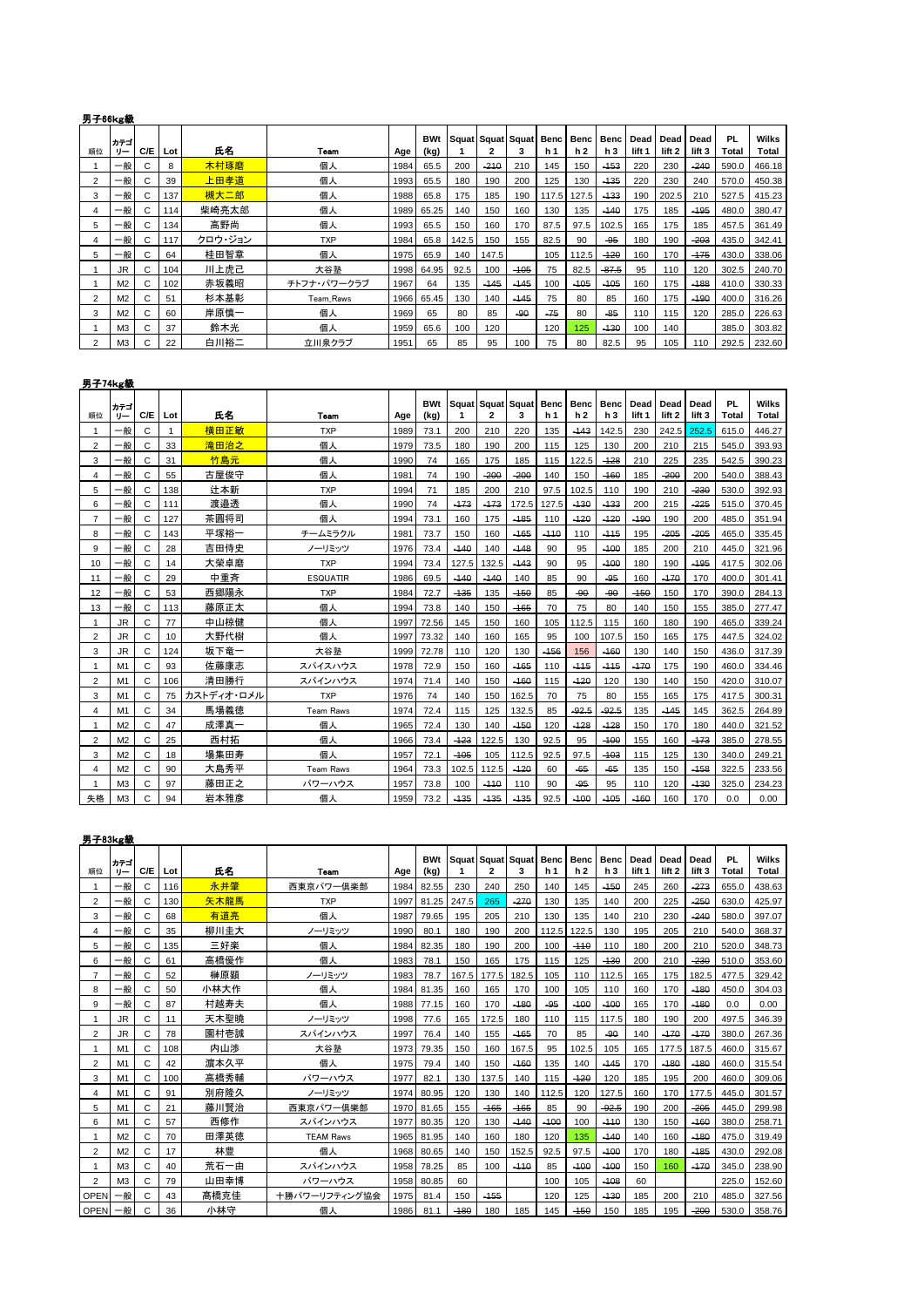| $-21$ and $-10$<br><b>OPEN</b><br>---<br>--<br>…… 人口<br>- 194<br>≕<br>н. | 1989 | 70.<br>$\mathbf{r}$ | 140 | 150<br>$\sim$ | $-160$ | 100 | $-405$ | 101<br>᠇ᠣᡄ | 170 | 0 <sup>0</sup><br>164 | $-40c$<br>roc | $\sqrt{2}$<br>434.G | .29507<br>, ت ت ت |
|--------------------------------------------------------------------------|------|---------------------|-----|---------------|--------|-----|--------|------------|-----|-----------------------|---------------|---------------------|-------------------|
|--------------------------------------------------------------------------|------|---------------------|-----|---------------|--------|-----|--------|------------|-----|-----------------------|---------------|---------------------|-------------------|